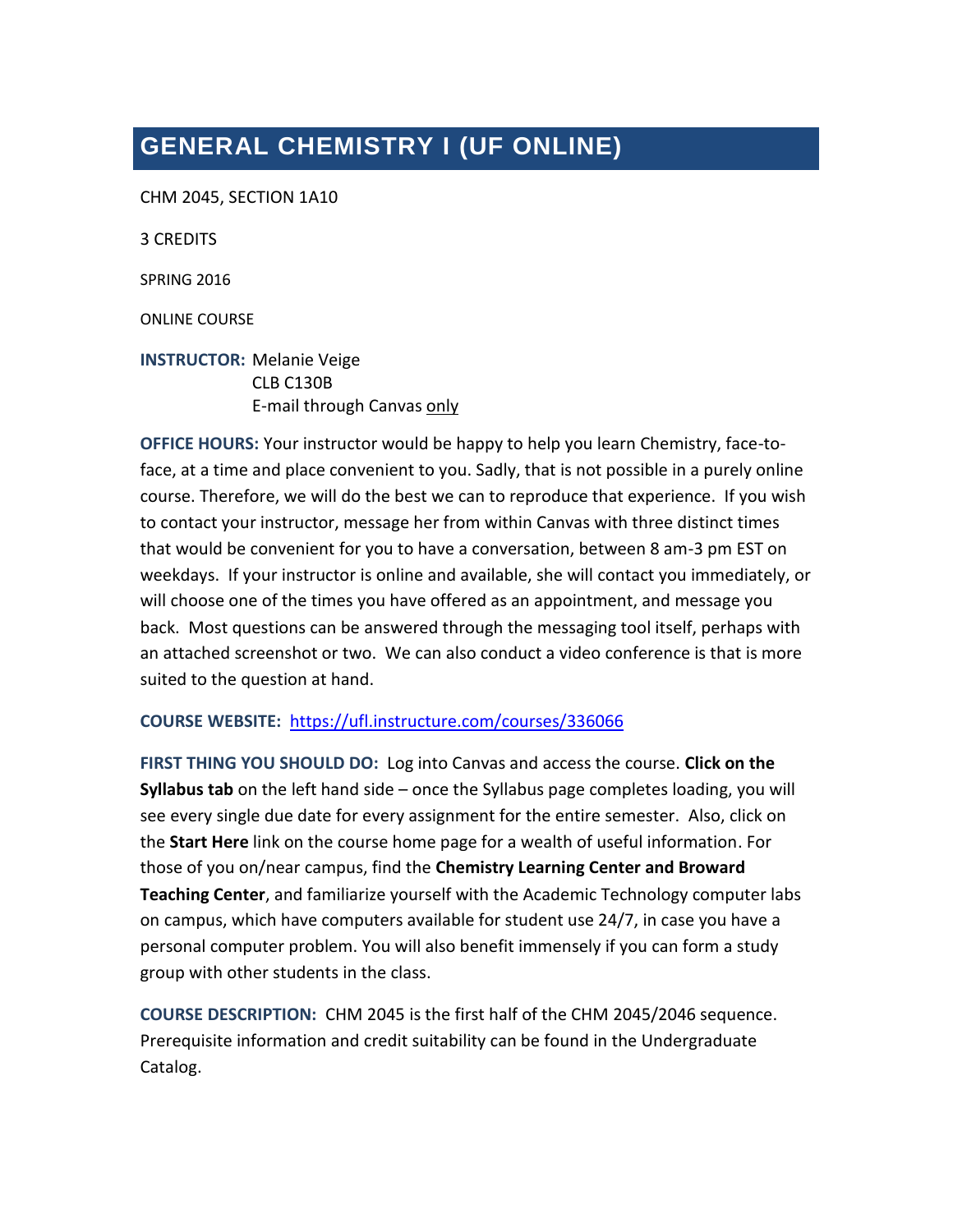**COURSE COMMUNICATIONS:** Private or grade-related questions should be sent to your instructor via the mail function in Canvas*.* 

**REQUIRED TEXT:** All course materials will be available through the course website in Canvas. There is no print textbook. Most of the activities and content will be delivered through Cengage MindTap, which is embedded in our Canvas site through which it is accessed after initial registration. You can either 1) opt in to authorize the charge for the text/online homework activities to be posted to your student account or 2) purchase the code at the UF Bookstore. Option #1 is time-limited. Opt in instructions are provided in the Start Here section of Canvas as well as on the Syllabus page.

A full topic outline and schedule can be found on the Syllabus page in Canvas.

### **WHAT IS MINDTAP?**

- It is our textbook.
- It contains a large number of example problems with solutions.
- It has instructional videos.
- It has activities that develop skills through drill.
- It has assessments that help you gauge your mastery of the concepts.
- It has >500 graded responses that constitute 40% of your course grade.

Register for MindTap as soon as our course begins. See the Start Here section for instructions.

**ADDITIONAL REQUIREMENTS:** A computer with webcam, microphone, and speakers is required. This is for proctored exam testing. You should visit their website for specific technical details and requirements.

**COURSE OBJECTIVES:** As both a general education requirement and major's course, CHM2045 serves to teach the scientific method, skills for problem solving, general chemistry knowledge, and a connection to the principles that govern the natural world.

This course is entirely online. This course is not easier, shorter, or less work than any CHM2045 course taught on UF's main campus. This online version of CHM2045 covers the same material in at least the same level of detail as any other General Chemistry course, and you should learn at least as much as the average student in a conventional course. You will have to do this learning differently. Instead of going to a large auditorium and listening to a 50 min lecture delivered without interruption or interaction, you will enjoy a presentation of the same material on your computer,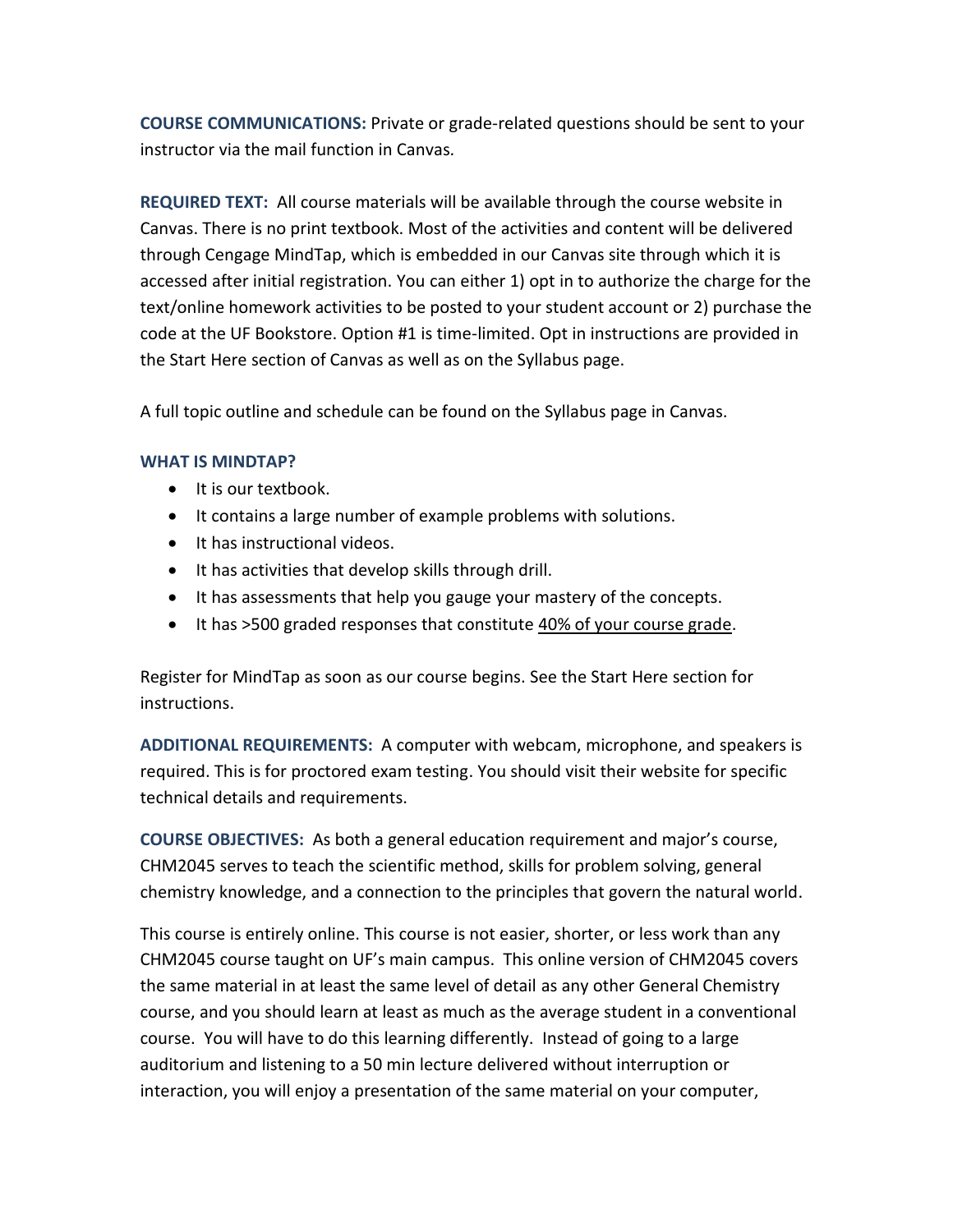delivered at your pace, interspersed with example problems and interactive exercises. You choose your pace, but do so wisely. Don't fall behind. Do all the assignments by the assigned due date. They cannot be completed late for credit. To be successful, you should plan on spending at least an hour or two of work on this course every day. If you cannot commit to that, you will not succeed. This alone does not guarantee success, but without this time commitment, your chance of success is much less.

# EXAM POLICIES:

**EXAMS:** Four proctored exams (the fourth is cumulative) will be administered in Canvas. These exams are remotely proctored on the dates: 01/30, 02/27, 04/03, 04/22. *Any anticipated conflict should be reported to your instructor immediately.*

Refer to the General Chemistry Exam Absence Policy: [https://www.chem.ufl.edu/wp](https://www.chem.ufl.edu/wp-content/uploads/sites/38/2015/07/exam_absence_policy_gen_chem_s13.pdf?610c64)[content/uploads/sites/38/2015/07/exam\\_absence\\_policy\\_gen\\_chem\\_s13.pdf?610c64](https://www.chem.ufl.edu/wp-content/uploads/sites/38/2015/07/exam_absence_policy_gen_chem_s13.pdf?610c64) See also<https://catalog.ufl.edu/ugrad/current/regulations/info/exams.aspx>

Detailed information about the exam proctoring process is posted in the Start Here section of Canvas.

**MAKE-UP POLICY:** A conflict exam will be offered to those students with valid conflicts [\(https://catalog.ufl.edu/ugrad/current/regulations/info/attendance.aspx\)](https://catalog.ufl.edu/ugrad/current/regulations/info/attendance.aspx). It is your responsibility to identify yourself as requiring such accommodation at least one week prior to the exam. If, during the exam, you experience technical difficulties with ProctorU, the correct course of action is to contact ProctorU. If you experience technical difficulties with Canvas, contact the Help Desk immediately at 392-HELP. A ticket number will be created to log the time and nature of the problem. You must contact your instructor via e-mail within 24 h of the technical difficulty to be considered for a make-up. The ticket number will be required by your instructor should a make-up exam be requested.

**COURSE TECHNOLOGY:** The student may require Adobe Acrobat Reader, Adobe Flash Player, Microsoft Silverlight and other software; there are free tutorials on many software applications you may encounter on Lynda.com. All UF students are expected to have reliable access to a computer; suggested configurations may be found here: [https://training.helpdesk.ufl.edu/computing.shtml.](https://training.helpdesk.ufl.edu/computing.shtml) ProctorU has specific hardware/software requirements[: http://www.proctoru.com/tech.php.](http://www.proctoru.com/tech.php)

UF POLICIES: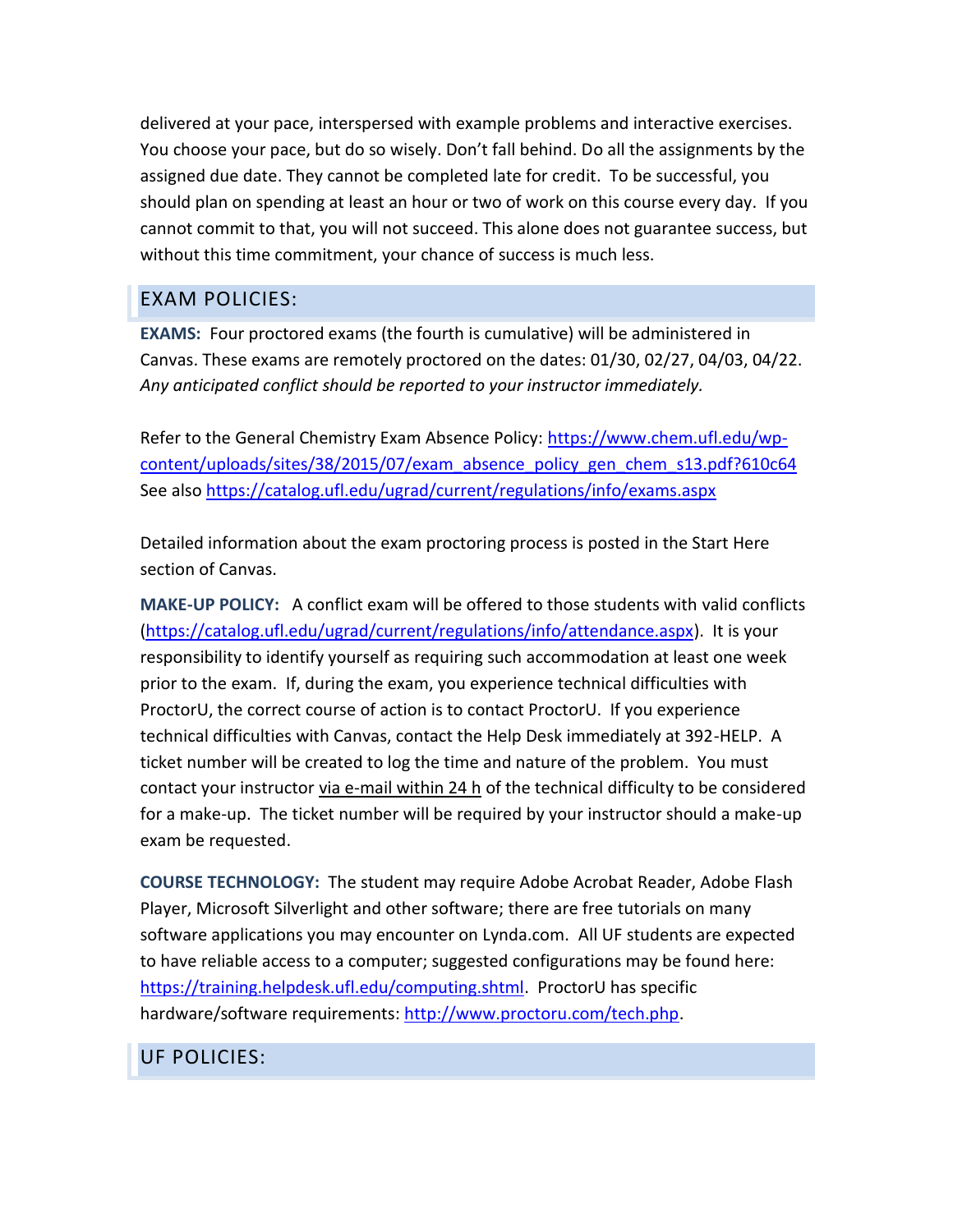**UNIVERSITY POLICY ON ACCOMMODATING STUDENTS WITH DISABILITIES:** Students requesting accommodation for disabilities must first register with the Dean of Students Office [\(http://www.dso.ufl.edu/drc/\)](http://www.dso.ufl.edu/drc/). The Dean of Students Office will provide documentation to the student who must then provide this documentation to the instructor when requesting accommodation. You must submit this documentation prior to submitting assignments or taking the quizzes or exams. Accommodations are not retroactive, therefore, students should contact the office as soon as possible in the term for which they are seeking accommodations. You may request a .pdf version of your accommodation letter from the Dean of Students Office to send electronically to your instructor.

**UNIVERSITY POLICY ON ACADEMIC MISCONDUCT:** As a student at the University of Florida, you have committed yourself to uphold the Honor Code, which includes the following pledge: "We, the members of the University of Florida community, pledge to hold ourselves and our peers to the highest standards of honesty and integrity." You are expected to exhibit behavior consistent with this commitment to the UF academic community, and on all work submitted for credit at the University of Florida. The following pledge is either required or implied: "On my honor, I have neither given nor received unauthorized aid in doing this assignment." It is assumed that you will complete all work independently in each course unless the instructor provides explicit permission for you to collaborate on course tasks (e.g. assignments, papers, quizzes, exams). Furthermore, as part of your obligation to uphold the Honor Code, you should report any condition that facilitates academic misconduct to appropriate personnel. It is your individual responsibility to know and comply with all university policies and procedures regarding academic integrity and the Student Honor Code. Violations of the Honor Code at the University of Florida will not be tolerated. Violations will be reported to the Dean of Students Office for consideration of disciplinary action. For more information regarding the Student Honor Code, please see: <http://www.dso.ufl.edu/SCCR/honorcodes/honorcode.php>."

**NETIQUETTE: COMMUNICATION COURTESY:** All members of the class are expected to follow rules of common courtesy in all email messages, threaded discussions and chats. [http://teach.ufl.edu/wp-](http://teach.ufl.edu/wp-content/uploads/2012/08/NetiquetteGuideforOnlineCourses.pdf)

[content/uploads/2012/08/NetiquetteGuideforOnlineCourses.pdf](http://teach.ufl.edu/wp-content/uploads/2012/08/NetiquetteGuideforOnlineCourses.pdf) 

**FEEDBACK:** Students are expected to provide feedback on the quality of instruction in this course based on 10 criteria. These evaluations are conducted online at [https://evaluations.ufl.edu.](https://evaluations.ufl.edu/) Evaluations are typically open during the last two or three weeks of the semester, but students will be given specific times when they are open.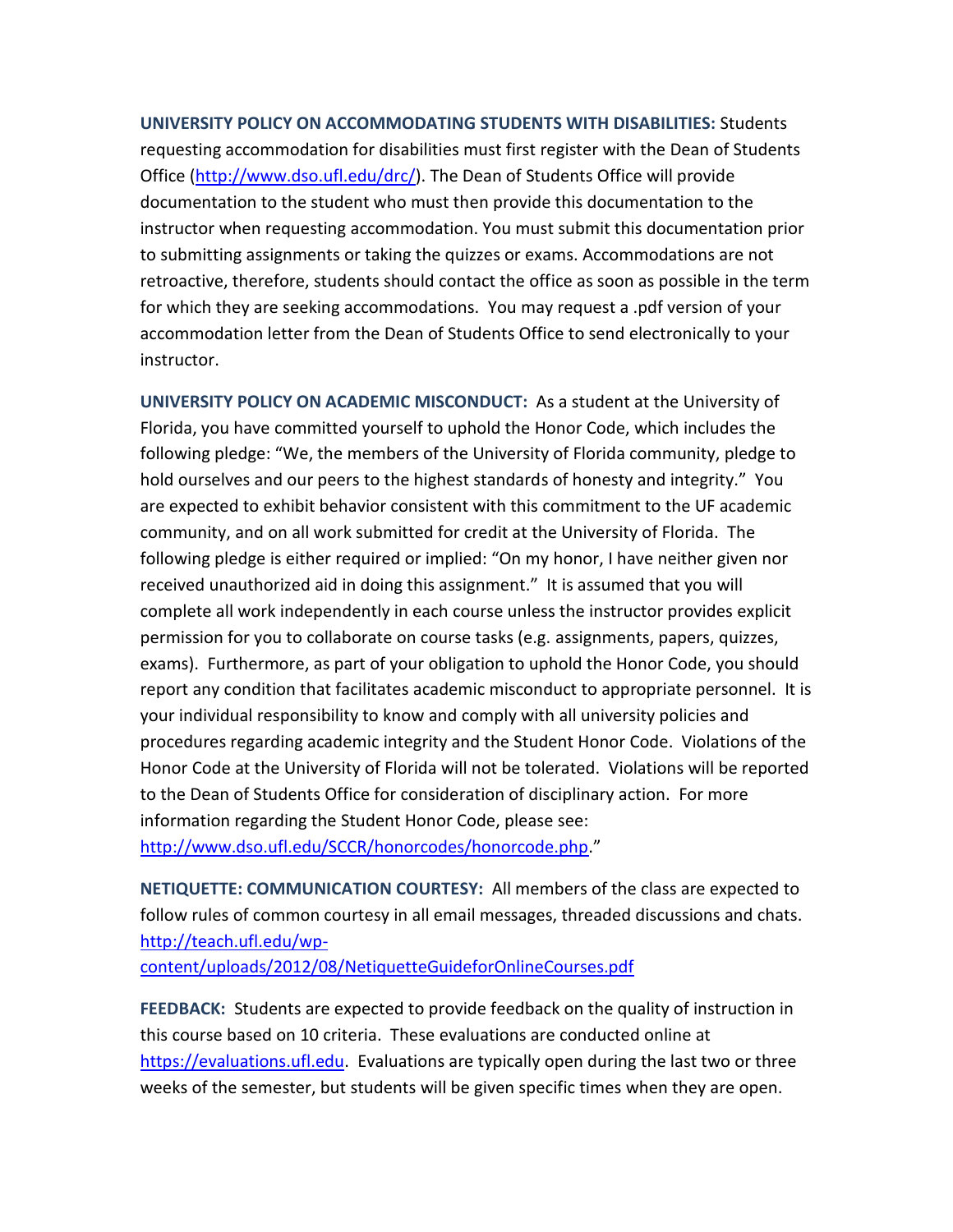Summary results of these assessments are available to students at [https://evaluations.ufl.edu.](https://evaluations.ufl.edu/)

### GETTING HELP:

For issues with technical difficulties with Canvas, please contact the UF Help Desk at:

- [Learning-support@ufl.edu](mailto:Learning-support@ufl.edu)
- (352) 392-HELP select option 2
- <https://lss.at.ufl.edu/help.shtml>

\*\* Any requests for make-ups due to technical issues MUST be accompanied by the ticket number received from LSS when the problem was reported to them. The ticket number will document the time and date of the problem. You MUST e-mail your instructor within 24 hours of the technical difficulty if you wish to request a makeup/extension.

Other resources are available at<http://www.distance.ufl.edu/getting-help> for:

- Counseling and Wellness resources
- Disability resources
- Resources for handling student concerns and complaints
- Library Help Desk support

Should you have any complaints with your experience in this course please visit <http://www.distance.ufl.edu/student-complaints> to submit a complaint.

## TUTORING/CHEMISTRY HELP:

The Chemistry Learning Center (CLC) is located in Keene-Flint Hall rooms 257 and 258. Chemistry graduate students offer free help, usually weekdays between periods 2-9.

The [UF Teaching Center](http://www.teachingcenter.ufl.edu/index.html) has free walk-in help, or you can schedule an appointment. You can also watch interactive practice exams from similar chemistry courses.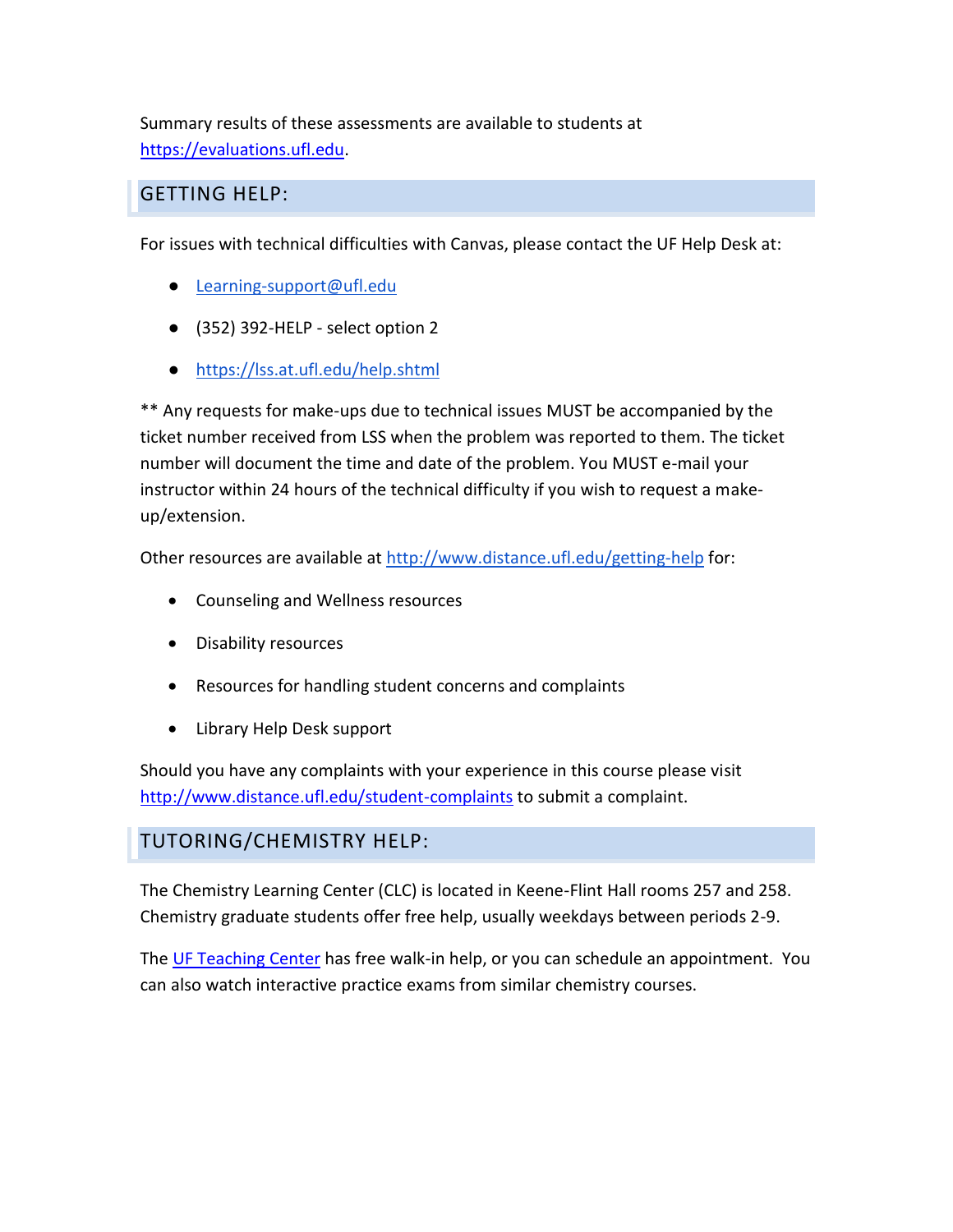### GRADING POLICIES:

### **GRADE DISTRIBUTION:**

- 1. Exam 1 (14%)
- 2. Exam 2 (14%)
- 3. Exam 3 (14%)
- 4. Final Exam (18%)
- 5. MindTap Activities (40%)

#### **GRADING SCALE:**

| ∼<br>− | $\sim$            | ־כ       | -<br>. .<br>D | D. | ๛       | . . |    | -            |         | -             |
|--------|-------------------|----------|---------------|----|---------|-----|----|--------------|---------|---------------|
| 90%    | ີ<br>$\mathbf{o}$ | ດາ<br>၀၁ | or<br>οu      | -- | --<br>ے |     | bb | $\sim$<br>ხ≾ | -<br>bU | $\sim$<br>≺bu |

For more information:

<https://catalog.ufl.edu/ugrad/current/regulations/info/grades.aspx#hgrades> <http://www.isis.ufl.edu/minusgrades.html>*]*

### GENERAL EDUCATION

This course satisfies the General Education requirement in the Physical Sciences.

### **PHYSICAL SCIENCE GENERAL EDUCATION PROGRAM OBJECTIVES:**

Physical science courses provide instruction in the basic concepts, theories and terms of the scientific method in the context of the physical sciences. Courses focus on major scientific developments and their impacts on society, science and the environment, and the relevant processes that govern physical systems. Students will formulate empirically-testable hypotheses derived from the study of physical processes, apply logical reasoning skills through scientific criticism and argument, and apply techniques of discovery and critical thinking to evaluate outcomes of experiments.

These objectives are accomplished through active participation in the carefully designed course activities, interaction and communication with the teaching staff and peers, and individual, but guided, effort by the student.